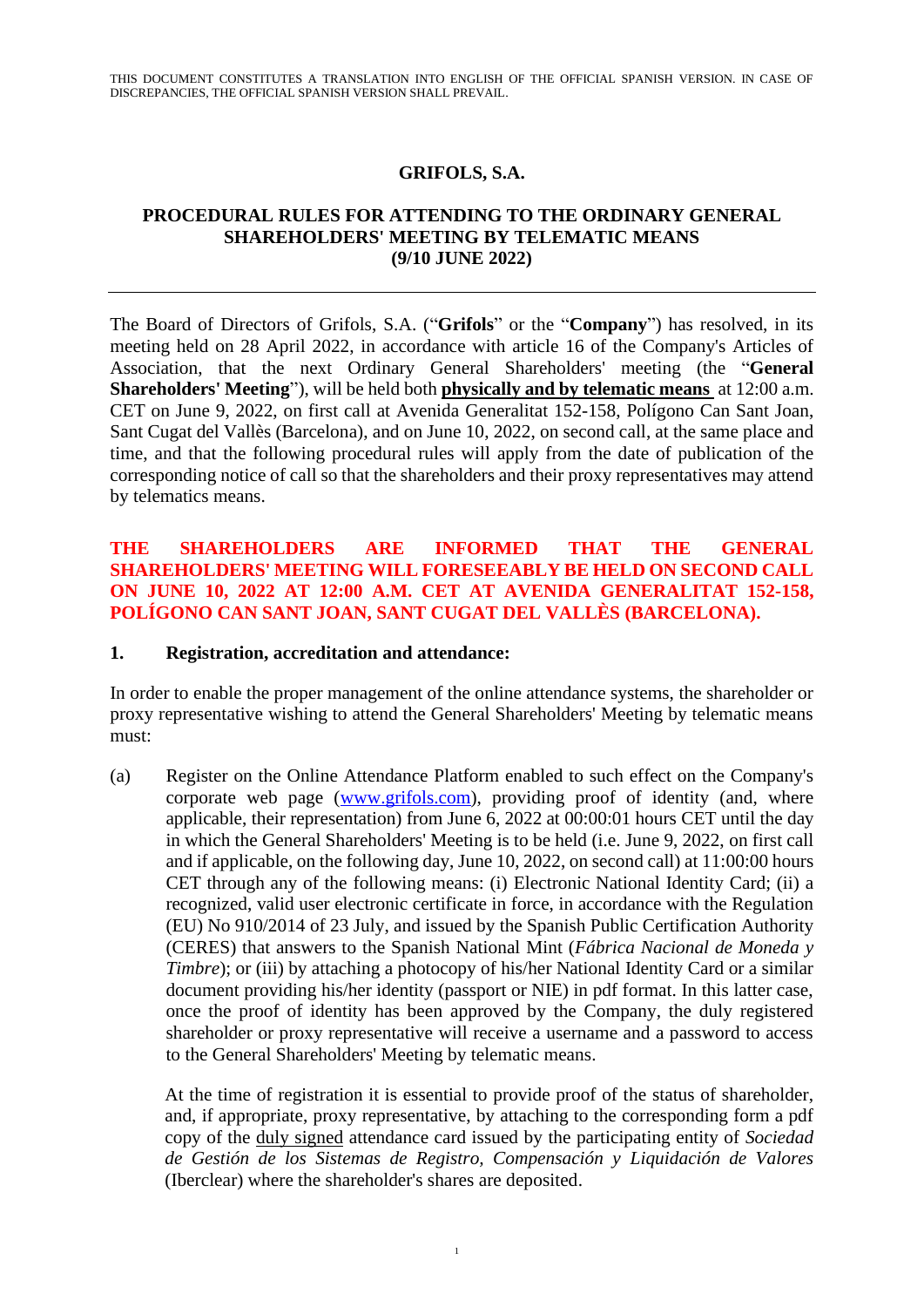The shareholder that is a legal entity shall also attach to the corresponding form a pdf copy of the documents that prove the representative authorities of the natural person that represents it. In addition, the shareholder's proxy representative shall attach a copy of the document in which the representation is granted.

Any registration made outside the deadlines indicated above or which does not comply with the accreditation requirements referred to in this section (a) will not be accepted.

The Company reserves the right to request from the shareholders and/or its proxy representatives any additional proofs of identification it considers necessary to verify their status as shareholders or the sufficiency of the powers of representation granted.

(b) Once the shareholder or its proxy representative is duly registered in accordance with section (a) above, he/she shall connect as an attendee by accessing the Online Attendance Platform enabled to such effect on the Company's corporate web page [\(www.grifols.com\)](http://www.grifols.com/), on the day in which the General Shareholders' Meeting is to be held (i.e. June 9, 2022, on first call and if applicable, on the following day, June 10, 2022, on second call) between 10:00 and 12:00 hours CET, using the means indicated in the first paragraph of section (a) above. Once the Meeting has begun, only the shareholders and proxy representatives who have logged on the date and within the times indicated above will be able to vote and/or participate.

## **2. Exercise of the rights of intervention, information and proposal:**

The shareholders or their proxy representatives who, in exercise of their rights, wish to participate at the Meeting by telematic means and, if necessary, request information or clarifications regarding the items included on the agenda, the information accessible to the general public that has been provided by the Company to the National Securities Market Commission (*Comisión Nacional del Mercado de Valores*) since the last General Shareholders' Meeting or the auditor's report, or make proposals as permitted by law, must submit their requests or proposals in writing by sending an electronic communication with their intervention (or attaching their written intervention) through the Online Attendance Platform enabled on the Company's web page. These rights may be exercised from the moment the shareholder or their proxy representatives are connected to the General Shareholders' Meeting via telematic means and until the closing of the period of interventions, which will be duly indicated during the course of the General Shareholders' Meeting.

The attendees to the Meeting by telematic means who wishes to have their intervention expressly included in the minutes of the General Shareholders' Meeting must state this clearly and expressly within their written communication.

The interventions of the attendees to the Meeting by telematic means can be verbally answered during the General Shareholders' Meeting or in writing within seven days thereafter, all in accordance with the provisions of the Capital Companies Act (*Ley de Sociedades de Capital*).

# **3. Voting:**

Votes may be cast by telematic means on the proposals relating to the items included on the agenda using the form available on the Online Attendance Platform enabled for this purpose on the Company's web page [\(www.grifols.com\)](http://www.grifols.com/) from the time of their connection as attendees via telematic means on the date of the General Shareholders' Meeting indicated in section 1.(b)